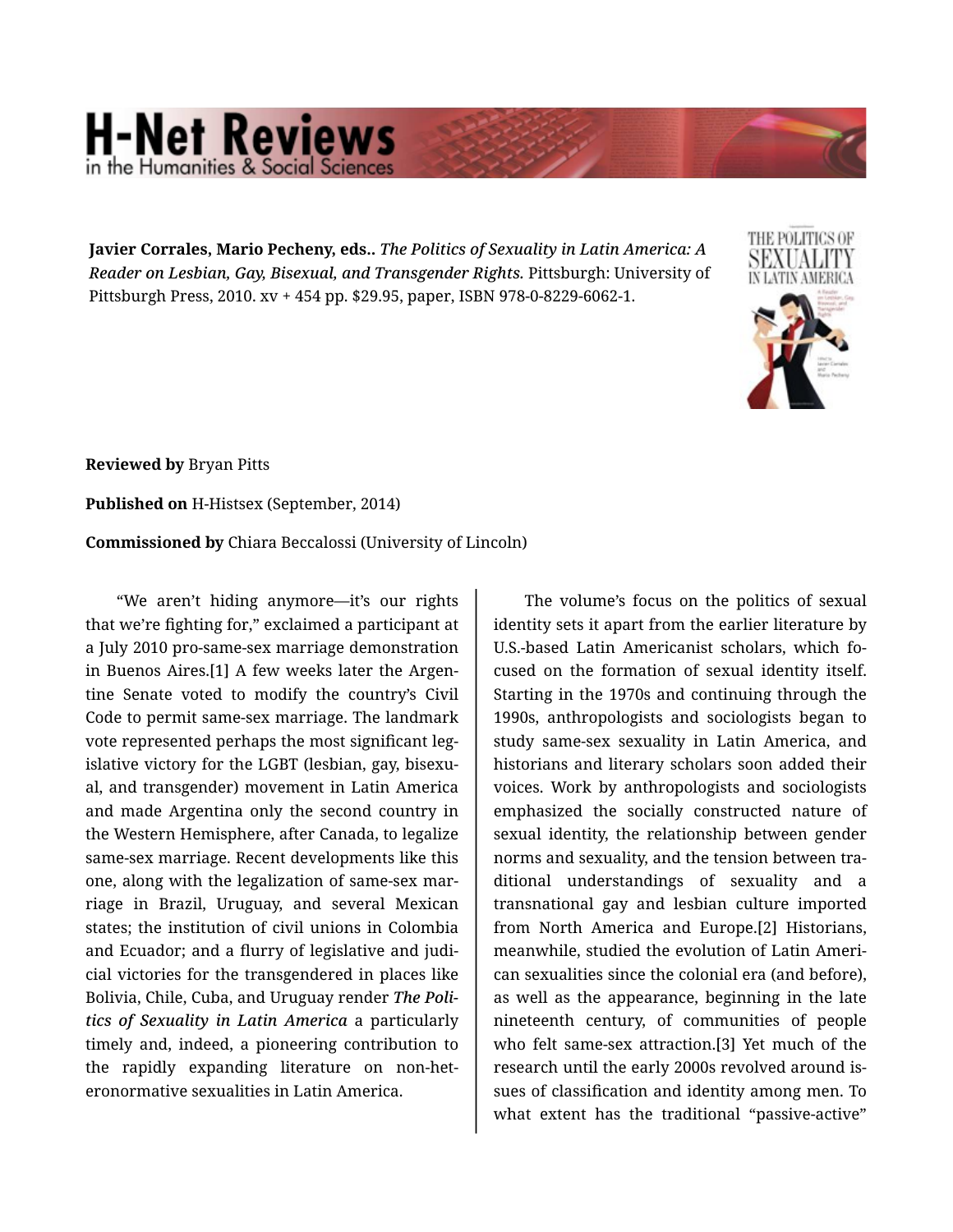binary been challenged by a North Atlantic gay and lesbian model of homosexuality? How are cultural discourses about gender reproduced and challenged by those who fall outside the bounds of heteronormativity? To put it succinctly, the de‐ bate often boiled down to "Are they gay too?"

The present volume moves beyond these de‐ bates. With a few exceptions, the essays take for granted the existence of self-identified gay, les‐ bian, bisexual, and transgendered subjects who are broadly similar to their counterparts in North America and Europe and explore how they have mobilized politically to demand equal citizenship rights in Latin America's new democracies. At the same time, the volume highlights many of the specificities that distinguish LGBT politics in Latin America from those in the North Atlantic—for ex‐ ample, the growth of LGBT movements within the context of a remarkably effervescent civil society since the late 1970s, the active role of many Latin American states in fighting discrimination, and the relatively greater influence of a mobilized transgender/transvestite/transsexual community on the LGBT political agenda.

While much of the earlier literature focused on homosexual men, this volume is noteworthy for the prominence accorded lesbians and trans‐ gendered people, a reflection of the editors' com‐ mitment to topical, regional, and disciplinary in‐ clusivity. Indeed, the volume contains chapters on Argentina, Brazil, Chile, Costa Rica, Cuba, Ecuador, Mexico, Nicaragua, Paraguay, Puerto Rico, and Venezuela. The twenty-seven academic contributors come from political science (ten); an‐ thropology (five); literature (three); history, law, and public policy (two each); and geography, so‐ cial sciences, and sociology (one each). Over half the contributions are by Latin Americans, nearly a third have not been previously published, and an additional seven appear here in English for the first time.

The editors, Javier Corrales and Mario Peche‐ ny, point out in their introduction that their disci‐

pline, political science, has been slow to examine LGBT political mobilization. Yet this does not mean that the LGBT movement has been insignifi‐ cant in Latin America; rather, they insist that the study of "LGBT politics offers different and some‐ times new insights about the democratization process" (p. 2). They argue that the volume re‐ veals that the LGBT movement has dramatically advanced, if unevenly, over the last decade, but that its victories have come primarily at the politi‐ cal and policymaking levels, while homophobia remains widespread in everyday life. While the persistence of deep-seated homophobia has cer‐ tainly limited the progress of the LGBT move‐ ment, as the editors note, it also makes the move‐ ment's significant political gains all the more re‐ markable.

The volume effectively demonstrates that in addition to the usual difficulties confronting LGBT political organization everywhere—homophobia, the availability of the closet, the fact that LGBT is not a readily identifiable or visible social category —the LGBT movement in Latin America faces spe‐ cial challenges, including widespread poverty (which the editors consider a brake on identity politics), the influence of the Catholic Church and evangelical Protestantism, and the lingering am‐ bivalence among parts of the Latin American Left about identity politics. Although Corrales and Pecheny feel that these factors have limited the inroads that Latin American LGBT movements have made, it is surely significant that the victories of the movement have come more quickly, with more active state intervention, and with less social upheaval than in the United States, for example.

The volume is divided into six sections. The first section, "Nation-Building and Heteronorma‐ tivity," seems somewhat out of place in a volume on contemporary LGBT political mobilization. Still, the essays on the policing of male same-sex sexuality in early twentieth-century Buenos Aires (Pablo Ben) and late nineteenth-century Cuban as‐

2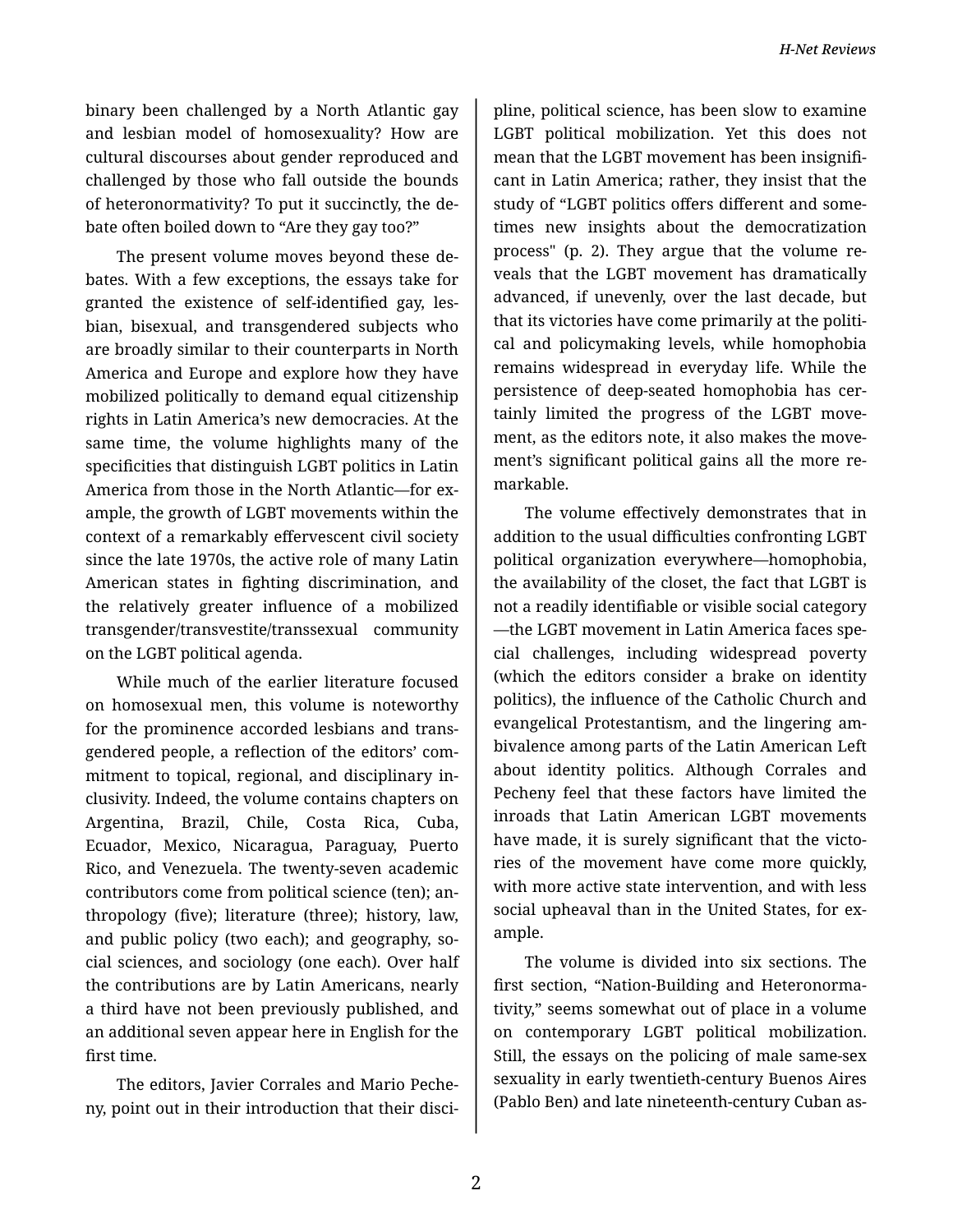similation of U.S. discourses about homosexuality and effeminacy (Emilio Bejel) do provide exam‐ ples of how Latin American states and intellectual elites have historically addressed non-heteronor‐ mative discourses and behaviors.

The second section, "Sexuality-Based Political Struggles," focuses largely on LGBT political orga‐ nizations, with an emphasis on the internal divi‐ sions within the movement over its goals and strategies. Pieces by James Green (Brazil), Stephen Brown (Argentina), Adriana Vianna and Sérgio Carrara (Brazil) and Millie Thayer (Costa Rica and Nicaragua) trace the growth of these small, largely middle-class groups and highlight broadly similar questions. Should the movement pursue an assim‐ ilationist strategy that attempts to incorporate LGBT desire into a heteronormative framework? Or should it adopt a civil rights-based one that uti‐ lizes a democratic/human rights discourse? Or should it choose a "radical" approach that seeks to subvert heteronormativity? Contributors to this section explore how the arguments employed by LGBT activists have changed since the appearance of the first LGBT groups in the 1970s, particularly since the advent of democratization in the 1980s, as well as how local and national specificities and the political and ideological orientations of indi‐ vidual activists have shaped LGBT organizing.

In the third section, "LGBT Movements' Rela‐ tions with Political Parties and Legislators," the fo‐ cus shifts to the attempts of Latin American LGBT organizations to influence parties and policy, par‐ ticularly through calling for antidiscrimination provisions in constitutions and government recognition of same-sex relationships. An out‐ standing essay by Rafael de la Dehesa contrasts the electoral strategies of LGBT organizations in Mexico and Brazil in 1982 and explores the transnational links that activists in both countries formed with their counterparts abroad. A recur‐ ring theme in this section is the sometimes strained relationship of the LGBT movement with the Left, particularly in Brazil, where activists

have sought allies from across the political spec‐ trum, not only in leftist parties, and Venezuela and Ecuador, where LGBT activists have had diffi‐ culty convincing leftist governments to codify pro‐ tections for LGBT citizens in new constitutions.

Part 4, "The State and Public Policies," empha‐ sizes states' policy responses to LGBT demands. Several of the authors (Eduardo Gómez, Roger Raupp Rios, and Tim Frasca) emphasize the poli‐ cies adopted to address the HIV/AIDS crisis. And the translated transcript of a speech by Brazilian president Luiz Inácio Lula da Silva to a 2008 na‐ tional LGBT conference and interview with Mariela Castro, director of Cuba's National Center for Sex Education and daughter of Raúl Castro and niece of Fidel Castro, merit special attention for their value as primary sources on state attitudes toward LGBT concerns.

In the less-focused fifth section, "Intrasociety Relations," the contributors focus, broadly speak‐ ing, on the relationship between LGBT citizens and the societies and cultures in which they live. It includes pieces on Cuban oppression of gay men (Scott Larson and Rafael Ocasio), human rights and/or hate crimes (Andrew Reding and Camila Zabala Peroni), and media depictions of transgendered individuals in Argentina (Alejan‐ dro Modarelli). It also contains an intriguing chapter by Elisabeth Jay Friedman on Latin Amer‐ ican lesbian-oriented websites, which explores the opportunities and challenges afforded by on‐ line organizing and community building.

Finally, the sixth section, "Diversities Within," is the most pathbreaking. It addresses the compet‐ ing goals and interests that coexist, often uncom‐ fortably, within the LGBT movement. Lesbians sometimes feel that gay men are conditioned by a patriarchal, *machista* society to marginalize wom‐ en and thus remain unsympathetic to their inter‐ ests (Yuderkys Espinosa Mifioso). The transgen‐ dered, transvestites, and transsexuals complain that gay men and lesbians focus too heavily on civil rights like marriage and antidiscrimination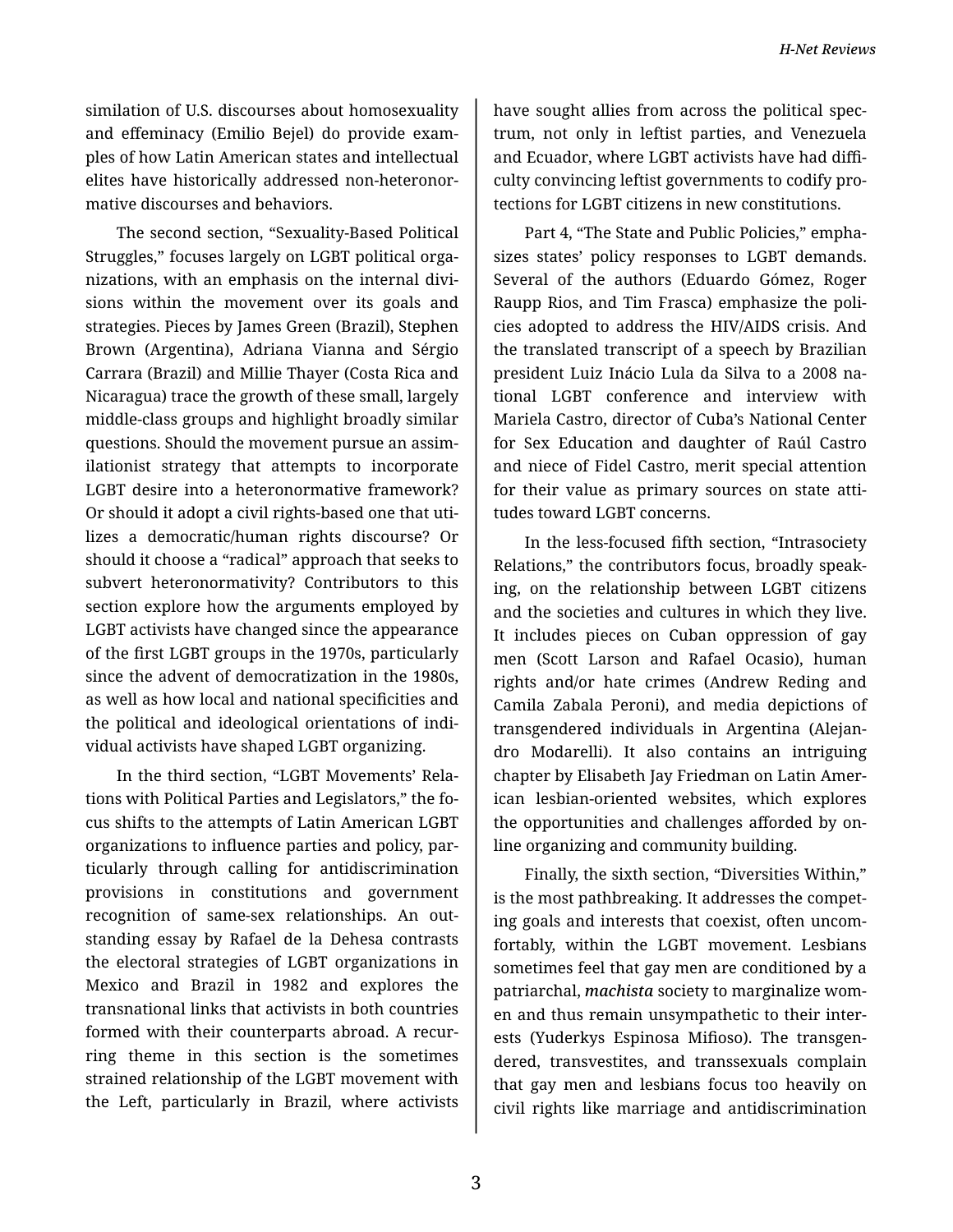measures and de-emphasize police brutality and class-based issues. Meanwhile, gay men and les‐ bians sometimes appear embarrassed by the asso‐ ciation of transvestites and the transgendered with lower socioeconomic status and prostitution, and gay men are uncomfortable with their rejec‐ tion of norms of "masculine" behavior (Héctor Núñez González, Josefina Fernández, and Isadora Lins Franca). And an ideological gulf also can ex‐ ist between the organizers of LGBT events like pride parades and participants on the street, as explored in the outstanding essay by Aluminé Moreno.

The volume contains a number of outstand‐ ing, theoretically sophisticated, and empirically rigorous studies alongside several brief, more journalistic accounts that address an entire coun‐ try or even region in a cursory manner. Unfortu‐ nately, in the interest of providing a broad range of regional and disciplinary perspectives in a lim‐ ited number of pages, many of the previously published pieces have been heavily edited and abridged—in some cases to the extent that the ar‐ gument becomes difficult to follow.

*The Politics of Sexuality in Latin America* rep‐ resents a trailblazing contribution to the study of same-sex sexuality in Latin America. Its move be‐ yond questions of sexual identity to the politiciza‐ tion of that identity, disciplinary and regional breadth, attempts to include studies of lesbians and the transgendered, and publication of prima‐ ry sources by activists and politicians ensure that a wide audience—scholars, graduate students, and undergraduates from across the humanities and social sciences, as well as law and public poli‐ cy—will find it useful. Several of the chapters would work well in graduate seminars, while more general pieces, as well as those by activists and politicians, will prove invaluable in under‐ graduate courses.

Notes

[1]. Nahuel Lag, "Hicieron ruido por la igualdad,"

*Página 12*, July 14, 2010, http:// www.pagina12.com.ar/diario/elpais/subnotas/ 149461-47987-2010-07-14.html.

[2]. For a few representative examples, see Joseph Carrier, *De Los Otros: Intimacy and Homo‐ sexuality among Mexican Men* (New York: Colum‐ bia University Press, 1995); Don Kulick, *Travesti: Sex, Gender, and Culture among Brazilian Trans‐ gendered Prostitutes* (Chicago: University of Chicago Press, 1998); Roger N. Lancaster, *Life Is Hard: Machismo, Danger, and the Intimacy of Power in Nicaragua* (Berkeley: University of Cali‐ fornia Press, 1992); Richard G. Parker, *Beneath the Equator: Cultures of Desire, Male Homosexuality, and Emerging Gay Communities in Brazil* (New York: Routledge, 1999); and Annick Prieur, *Mema's House, Mexico City: On Transvestites, Queens, and Machos* (Chicago: University of Chicago Press, 1998).

[3]. See, for example, James N. Green, *Beyond Carnival: Male Homosexuality in Twentieth-Cen‐ tury Brazil* (Chicago: University of Chicago Press, 1999); Richard C. Trexler, *Sex and Conquest: Gen‐ dered Violence, Political Order, and the European Conquest of the Americas* (Ithaca: Cornell Univer‐ sity Press, 1995); and Peter Sigal, ed., *Infamous Desire: Male Homosexuality in Colonial Latin America* (Chicago: University of Chicago Press, 2003).